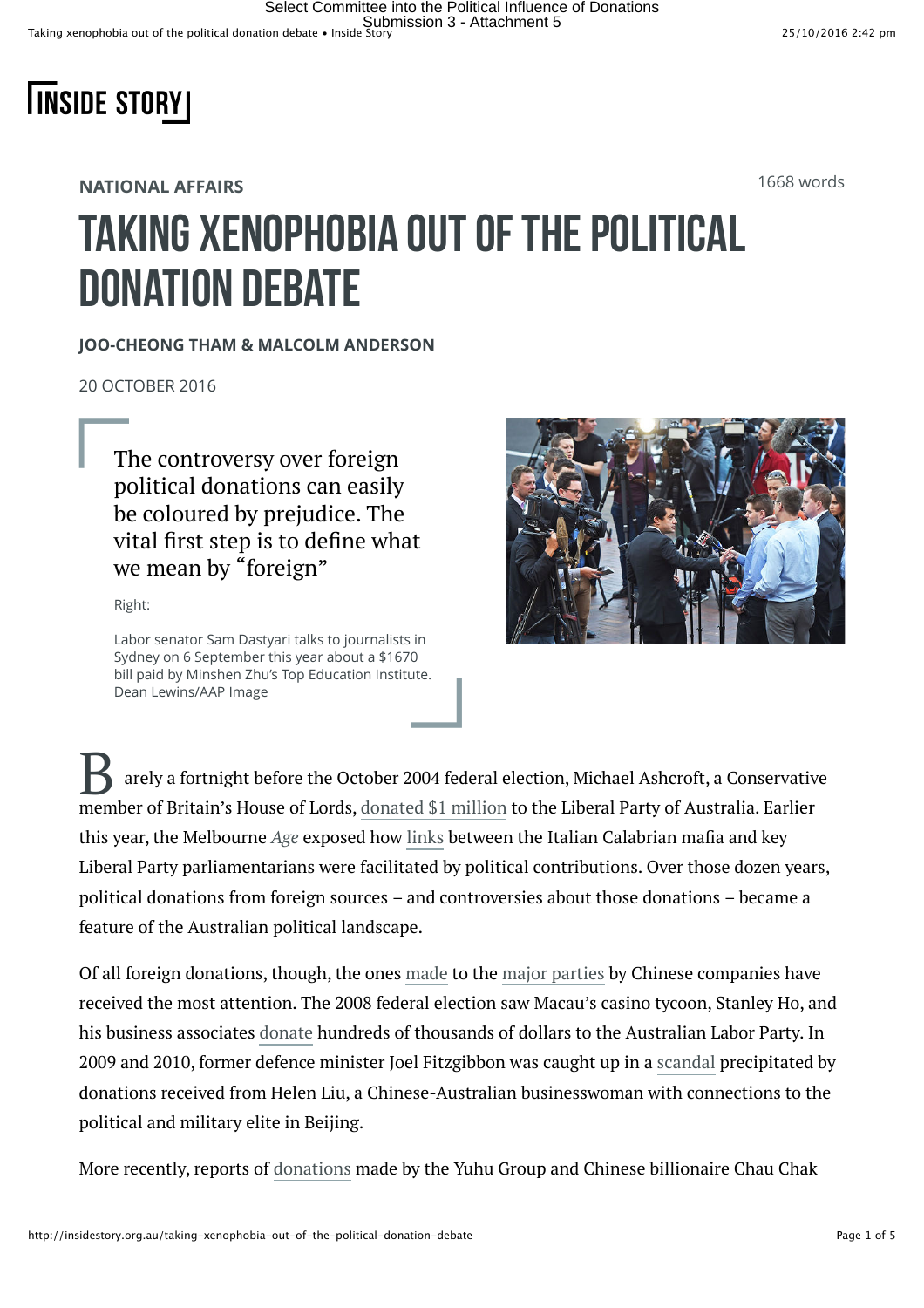Wing (and his company, Kingson Investment) to the WA Liberal Party made headlines, especially when foreign minister Julie Bishop, the most senior federal MP from Western Australia, singled out three key Chinese donors for praise.

Then came revelations that the Top Education Institute, a Sydney-based company headed by Minshen Zhu, had [paid](http://www.abc.net.au/news/2016-08-31/dastyari-says-he-was-wrong-to-let-china-linked-company-pay-bill/7800930) \$1670.82 of Labor senator Sam Dastyari's travel expenses, and the Yuhu Group had [contributed](http://www.smh.com.au/federal-politics/political-news/chinese-donor-the-yuhu-group-steps-in-to-help-sam-dastyari-20150327-1m9be2.html) around \$5000 to his legal expenses when he was secretary of Labor's NSW branch. These reports, together with the fact that Dastyari [contradicted Labor policy](http://www.smh.com.au/federal-politics/political-news/sam-dastyari-contradicted-labor-policy-backed-chinas-position-in-sea-dispute-at-event-with-donor-20160831-gr60hv.html) in relation to the South China Sea dispute, led to his resignation from the Labor frontbench.

This latest controversy has prompted [calls](http://www.abc.net.au/news/2016-08-22/talk-of-overseas-political-donations-ban-following/7775346) for a ban on foreign political donations. Canada, Britain and the United States have all adopted such a measure, say critics of the present system, and the case for such a ban in Australia seems irresistible.

But this is to put the cart before the horse. Before we jump into *how* we should regulate foreign political donations, three questions need to be answered: What is meant by a "foreign" political donation? What are the specific concerns about "Chinese" political donations? And why should such donations be better regulated?

In this context, "foreign" seems to have three possible meanings: a narrow one, which refers to overseas-based donors; and a broad one, which extends to all non-citizens who donate to political parties, whether or not they are residing in Australia. The third understanding is more complex: it refers to individuals born overseas who are now Australian citizens or permanent residents and who, while they are closely involved in business activities in their country of adoption, nevertheless retain close government and business connections in their country of origin. Indeed, their implicit "foreignness" devolves from the fact that they may hold citizenship (or permanent residence status) in Australia *and* in another country.

"Chinese" political donations – and "Chinese" donors and companies – carry even deeper ambiguity, with at least five different meanings:

1. People of Chinese ancestry, regardless of their country of origin and whether they are permanent residents or citizens of Australia.

2. People who were born in the People's Republic of China, or PRC, regardless of whether they are permanent residents or citizens of Australia.

3. People who have continuing connections with the PRC.

4. People who have links with the Communist Party of China in the sense of having an association with officials of the party or holding a continuing appointment in a PRC government entity.

5. A subset of 4, people who act as agents for the Communist Party of China.

All these meanings have been used in media reports of "Chinese" political donations, without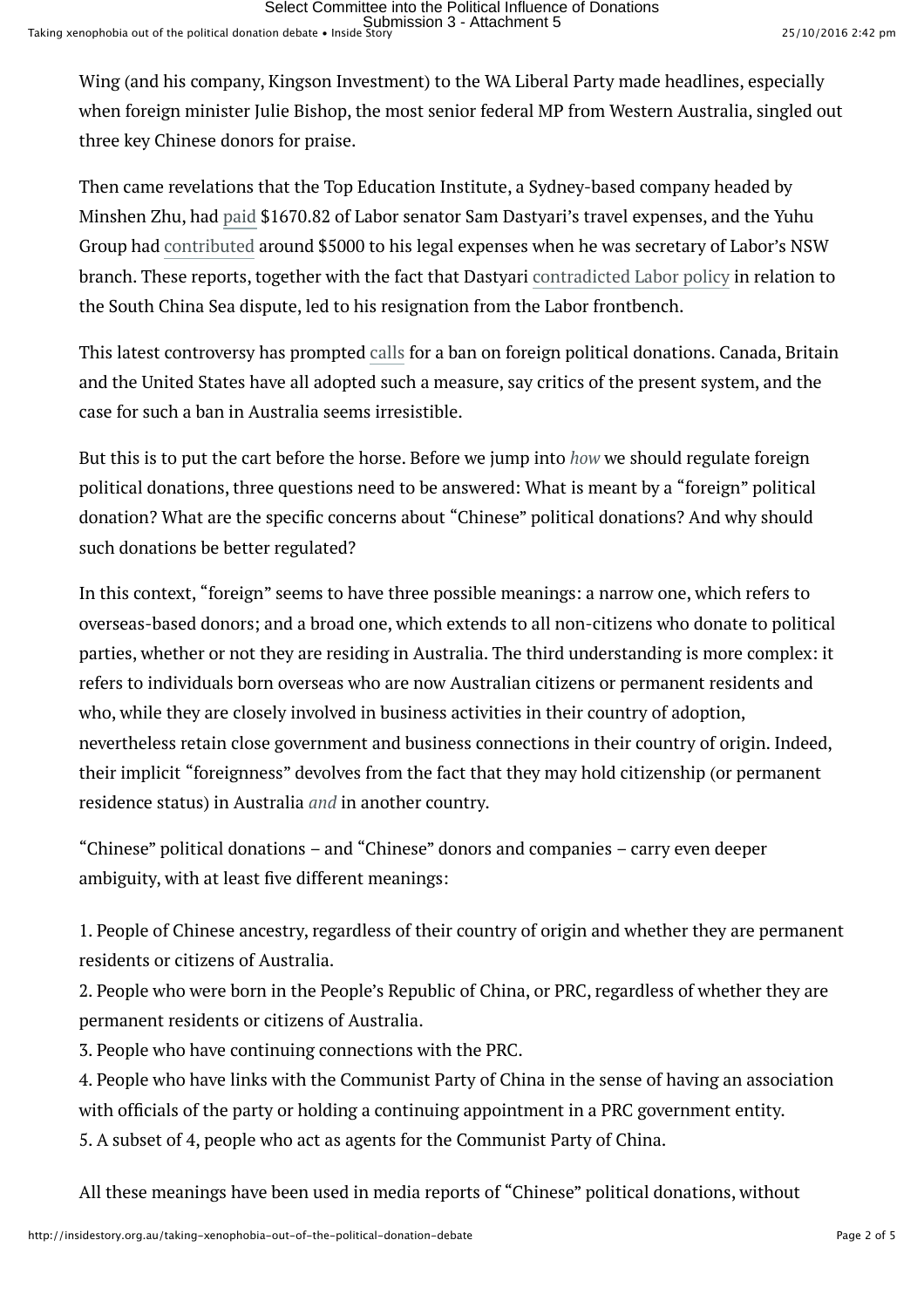careful distinctions being made. Take, for example, donations from [Minshen Zhu,](http://www.smh.com.au/federal-politics/political-news/minshen-zhu-is-this-australias-most-connected-chinese-political-donor-20160901-gr6a1f.html) who migrated to Australia from the PRC and operates an Australian-based business (meanings 1 and 2). He is also a delegate to the Chinese People's Political Consultative Conference (meanings 3 and 4). In many cases, without any further evidence, these meanings of "Chinese" can then slip seamlessly to meaning 5.

The *what* connects to the *why*. A large part of the concern about overseas-based donors or foreignsourced donations relates to compliance: enforcing Australia's electoral laws overseas is all but impossible. And these donations make up a small but not insignificant portion of total political donations in Australia – and appear to be growing.

That much is evident from our analysis of the foreign-sourced donations made to political parties from 1998–99 to 2014–15. (Returns for 2015–16, which relate to funding for the 2016 federal election, are not available till February next year.) In election years, as the table below shows, these donations have generally increased both in nominal terms and as a proportion of total donations to Australian political parties.

## **Foreign-sourced donations to Australian political parties, 1998–99 to 2014–15**

| <b>Financial year</b>                  | <b>Dollars</b> | <b>Percentage of total</b><br>donations |
|----------------------------------------|----------------|-----------------------------------------|
| 1998-99<br>(1998 federal election)     | 15,250         | 0.03                                    |
| $2001 - 02$<br>(2001 federal election) | 163,234        | 0.38                                    |
| $2004 - 05$<br>(2004 federal election) | 1,366,344      | 2.61                                    |
| $2007 - 08$<br>(2007 federal election) | 1,705,521      | 2.37                                    |
| $2010 - 11$<br>(2010 federal election) | 958,548        | 1.38                                    |
| $2013 - 14$<br>(2013 federal election) | 5,119,430      | 6.13                                    |

*Sources: Australian Electoral Commission annual returns; authors' calculations*

At the 2013 federal election, foreign-sourced donations constituted more than 6 per cent of all donations (calculated using returns for the 2013–14 financial year). In the previous financial year – thanks to a large transfer of \$3.6 million from [Zhongfu Investment Group](http://www.zfinvest.com/new/en/index.asp) to the Labor Party's Victorian branch – foreign donations were a

tad under 10 per cent. The PRC and Hong Kong are the main countries of origin for these donations: in fact, over the past sixteen financial years, over 83 per cent of all foreign-sourced donations were sourced from those two places. The next biggest contributor was Britain, which accounted for just over 10 per cent of all foreign-sourced donations.

Both the major parties benefit from foreign-sourced donations, but Labor received nearly 60 per cent of the total from 1998–99 to 2014–15, with the Coalition receiving nearly 40 per cent. Of donations from China and Hong Kong, just over 68 per cent went to Labor.

The growing significance of foreign-sourced donations and the difficulties of enforcement do indeed add up to a clear and compelling case for severely restricting – if not banning – this form of political finance. That's what Queensland has [done,](http://www.austlii.edu.au/au/legis/qld/consol_act/ea1992103/s270.html) as has Britain in a [similar way.](http://www.legislation.gov.uk/ukpga/2000/41/section/54)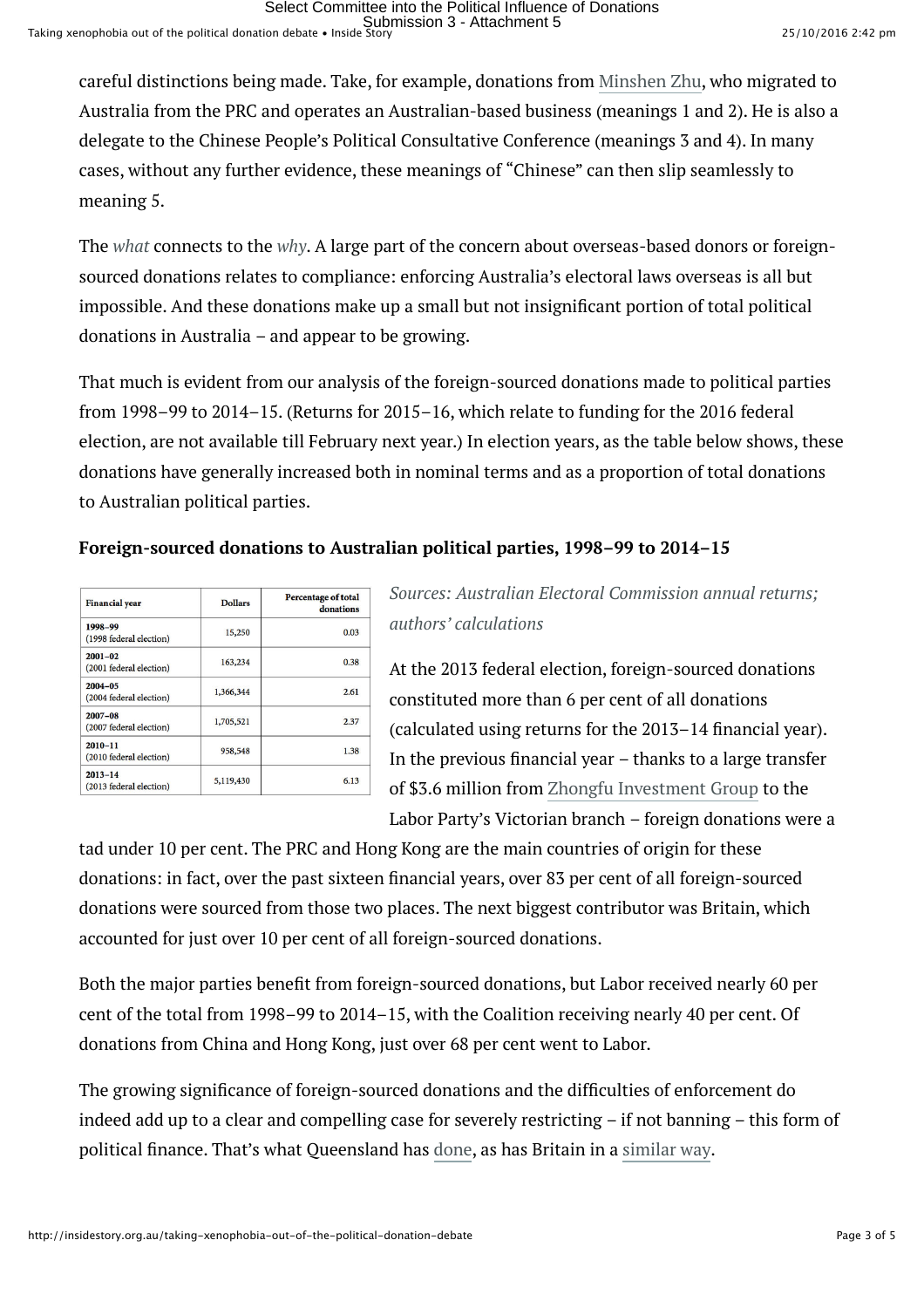What the British parliament didn't do, though, is ban "foreign" political donations in the broad sense – that is, donations from all non-citizens. Nor, for that matter, have Canada or the United States. ["Permissible donors"](http://www.legislation.gov.uk/ukpga/2000/41/section/54) under the UK *Political Parties, Elections and Referendum Act* include companies carrying out business in the United Kingdom. In [Canada](http://laws.justice.gc.ca/eng/acts/e-2.01/page-43.html%23h-118) and the [United States](https://www.gpo.gov/fdsys/pkg/USCODE-2006-title2/pdf/USCODE-2006-title2-chap14-subchapI-sec441e.pdf), permanent residents can still make political donations.

Indeed, a ban on political donations from all non-citizens would be unconstitutional in Australia. It is precisely such a ban that was struck down by the High Court in a case brought by [Unions NSW](http://www.austlii.edu.au/au/cases/cth/HCA/2013/58.html)*.* A central part of the court's reasoning was that non-citizens residing in Australia are entitled to voice their political concerns by virtue of being subject to the laws of the land.

This points to the insular view of Australian society that seems to underlie some calls for a ban on donations from all non-citizens. By focusing exclusively on Australian citizens, proponents of a blanket ban fail to recognise the role of people who are not citizens – notably permanent residents and long-term residents on temporary visas – in our richly multicultural society. These people – including migrants from the PRC – should not be denied their legitimate role in the democratic process.

Worryingly, this blinkered understanding sometimes tips into xenophobia, and a belief that "foreigners" should have no role in our political process. More specifically, a strand of scarcely veiled Sinophobia, with old fears of the "yellow peril," seems to run through the debate over donations from Chinese companies. This occurs quite subtly, firstly through the racialisation of donations from those of Chinese ancestry or those who were born in the PRC. Why is ancestry or country of birth presumed to be significant among "Chinese" political donors but not among others? Why wasn't the donation from Lord Ashcroft referred to as "English" political donation? Why weren't the donations from the Calabrian Mafia referred to as "Italian" political donations?

This racialisation trades on the dark ambiguity of the label "Chinese," with an implication of interference by the Chinese government in Australian politics – an implication tapping into fears of a "Chinese" takeover of Australia's [energy infrastructure](http://www.abc.net.au/news/2016-08-21/chinese-investment-in-the-australian-power-grid/7766086) and [agricultural industries.](http://www.afr.com/real-estate/chinas-hunger-for-australian-agricultural-land-only-the-beginning-20160420-gobh2t)

Of course, the involvement of the Chinese government in Australia's political system, economy and media (including Chinese-language media) is a real issue to be debated. But the implication that "Chinese" political donors are doing Beijing's bidding is one that is often assumed rather than demonstrated.

Whatever degree of Sinophobia characterises the current debate, it is a major distraction from a more substantial malaise. An over-emphasis on "foreignness" (and "Chineseness") distracts from an understanding of how the issue of "foreign" political donation highlights broader problems in how political money is (not) regulated at the federal level in Australia. The absence of caps on